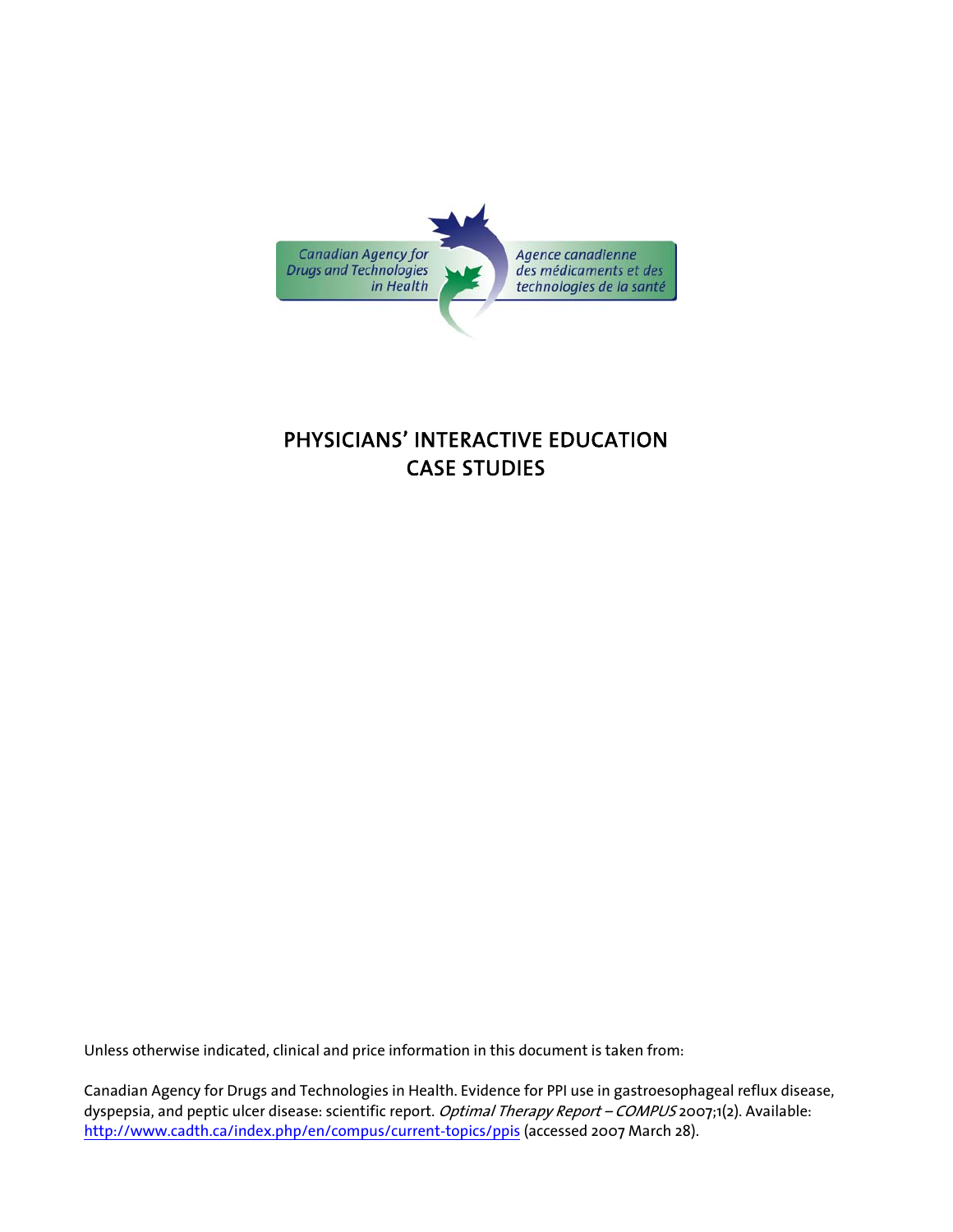#### Disclaimer:

The information in this document is not a substitute for clinical judgment in the care of a particular patient. CADTH is not liable for any damages arising from the use or misuse of any information contained in, or implied by, the information in this presentation.

The statements, conclusions, and views expressed herein do not necessarily represent the view of Health Canada, or any Provincial or Territorial Government.

Made possible through funding from Health Canada.

Copyright © 2007 CADTH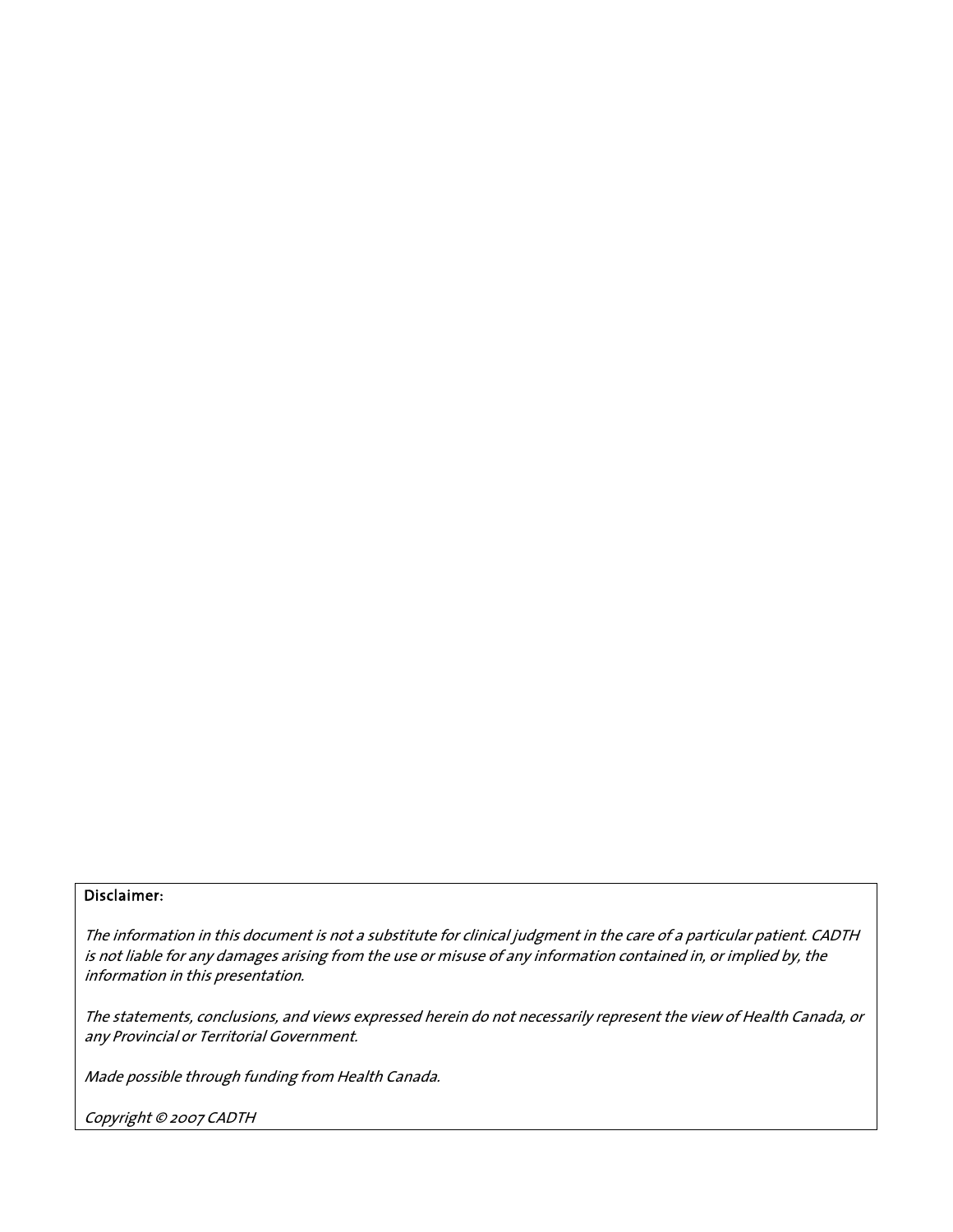## The Role of PPI Therapy in Management of Gastroesophageal Reflux Disease (GERD)

### History:

- 49-year-old male, otherwise healthy
- **Presenting complaint is retrosternal burning**
- **Symptoms have been ongoing for approximately six months**
- At onset, retrosternal burning was occurring one to two times per week, mainly after meals
- Symptoms do not worsen with activity or inspiration, but often worse when bending over or reclining
- **Burning occasionally accompanied by acidic taste in mouth**
- Over the last month, symptoms have been occurring on a daily basis, with the patient occasionally awakening at night with similar symptoms which disturb sleep
- Patient has been using TUMS® and Maalox®, finds they work, but only relieve symptoms temporarily
- Patient has never seen a physician for similar symptoms or used prescription medication
- Patient does not report any dysphagia, nausea, vomiting, other abdominal pain, change in bowel habits, melena, bright red blood with stooling, or weight loss
- Non-smoker; low alcohol consumption (average two beers per week)

## Current Medications Including Over-the-counter and Herbal Medications: None

### Physical Exam:

- **Patient appears generally well nourished**
- BP 132/70, pulse 84 bpm, afebrile
- **Current weight 102 kg; height 178 cm**
- No conjunctival pallor, no scleral icterus
- Oral cavity normal, normal dentition
- Save for central obesity, remainder of physical exam within normal limits

## Questions:

- 1) Which investigations would you order at this time?
- 2) What would you use for initial management?
- 3) If you do initiate therapy with a proton pump inhibitor (PPI):
	- a. which PPI would you use?
	- b. what dose would you recommend?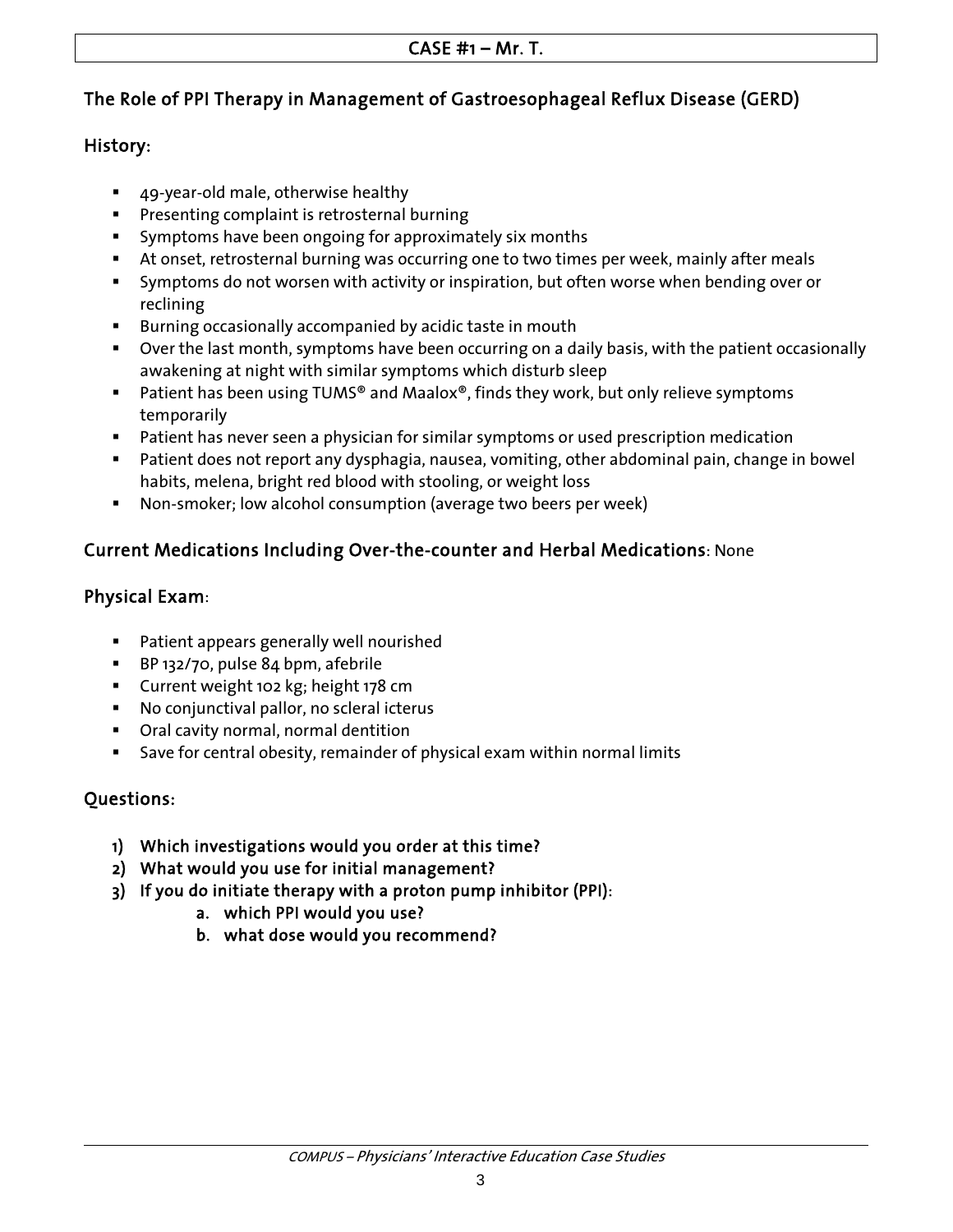Patients with symptoms strongly suggestive of gastroesophageal reflux disease and no signs or symptoms of complications do not require confirmatory investigations.

 $\overline{\phantom{a}}$ 

The presence of either heartburn or acid regurgitation is very specific for the presence of acid-reflux.<sup>1</sup> Therefore, patients with predominant symptoms of heartburn or acid regurgitation can be assumed to have GERD, and do not need testing (either through endoscopy, barium series, or 24h pH testing) to confirm the diagnosis.

The presence of alarm signs – specifically significant weight loss, dysphagia, hematemesis, or melena – is an indication for endoscopic evaluation to rule out esophageal strictures or malignancy.

#### Teaching Point #2

Either Histamine,-receptor antagonists (H, RAs) or PPIs can be used for initial treatment of GERD. H<sub>2</sub>RAs are more effective than placebo, and PPIs are more effective than H<sub>2</sub>RAs.

According to the Canadian Agency for Drugs and Technologies in Health (CADTH) scientific report on PPIs, PPIs are more effective than H<sub>2</sub>RAs in the initial management of GERD.<sup>2</sup> However, there are no studies specifically comparing PPIs and H<sub>2</sub>RAs in patients with mild GERD symptoms. It is these subjects in whom  $H_2$ RAs may be more likely to provide adequate symptomatic relief.<sup>1</sup> In the comparative trials, most patients had at least moderate heartburn at baseline. Symptom relief with initial therapy (four to eight weeks) was 55% to 75% with PPIs and 27% to 58% with H<sub>2</sub>RAs (95% CI 3-15).<sup>2</sup>

The CADET-HR trial, which compared a "PPI-start" strategy (i.e., omeprazole 20 mg daily) to an "H, RAstart" strategy (i.e., ranitidine 150 mg twice daily), found that patients in the "PPI-start" group had more rapid relief of symptoms at four weeks (55% versus 27% relief, respectively, p<0.001) and a lower likelihood of requiring step-up therapy for relief.<sup>3</sup> Moreover, a recent cost-effectiveness analysis of treatment strategies for moderate to severe heartburn commissioned by COMPUS concluded that initial therapy with one of the less expensive PPIs (e.g., generic omeprazole) appears to be cost-effective compared to initial therapy with  $H_2$ RAs.<sup>4</sup>

Therefore, it is reasonable to initiate therapy with a PPI in the initial management of GERD symptoms. However, initial therapy with an H<sub>2</sub>RA is also acceptable.

#### Teaching Point #3

All PPIs have similar efficacy, and have a similar side-effect profile. The decision on the initial choice of a PPI should be based solely on price.

There is no role for double-dose PPIs in the initial management of GERD.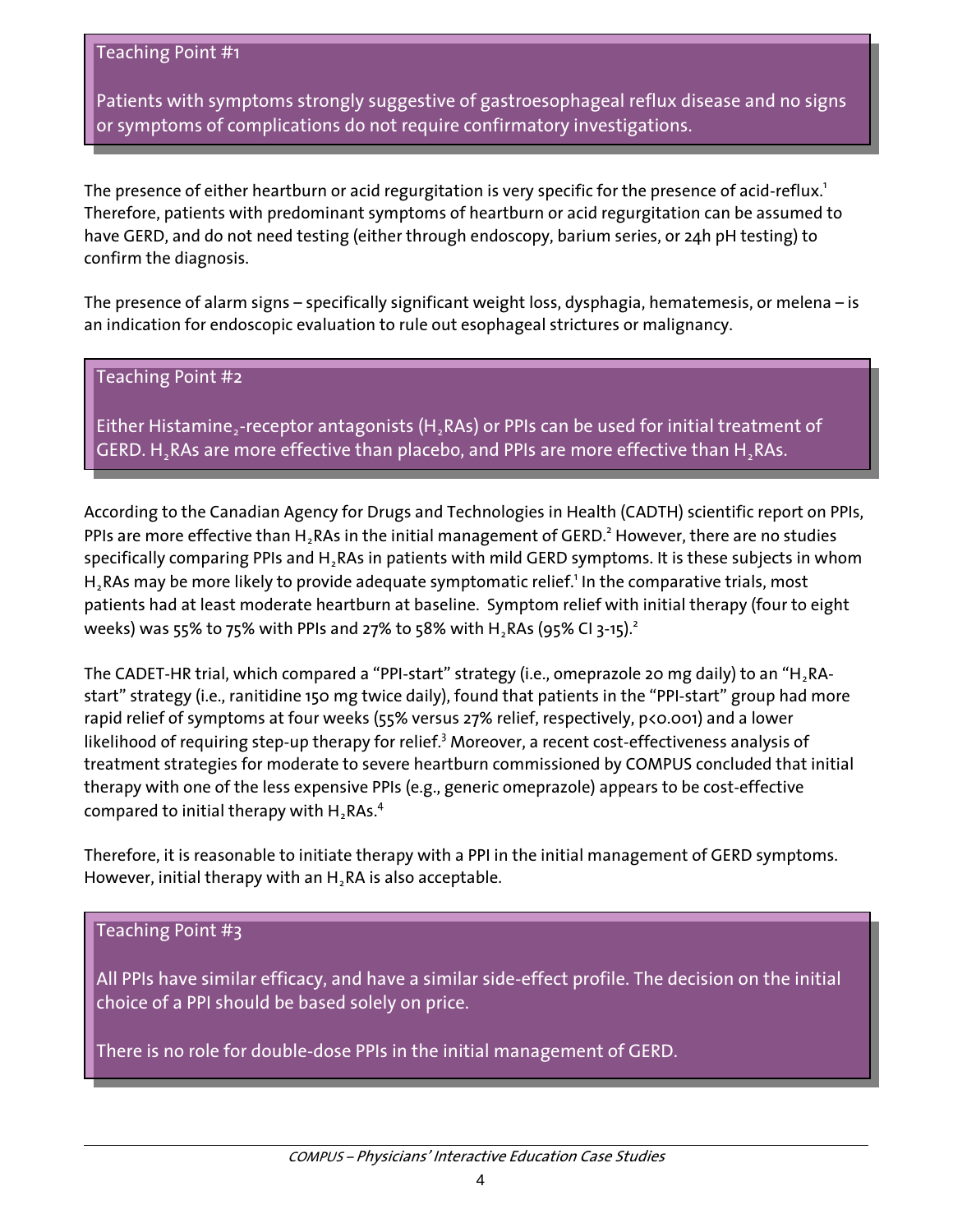The CADTH scientific report determined that there are few clinically significant benefits in choosing one PPI over any other. Esomeprazole (Nexium™) 40 mg is marginally superior to standard doses of other PPIs in the healing of erosive esophagitis, although the absolute difference is marginal and insufficient to justify its routine use in place of other PPIs.<sup>2</sup> Esomeprazole is not superior to other PPIs for symptom relief in patients with non-erosive reflux disease. $5-8$ 

Furthermore, there are no studies which have demonstrated that any one PPI has a more favourable safety profile than any other PPI. Although, theoretically, rabeprazole and pantoprazole may have a lower risk of drug-drug interaction due to differences in how they are metabolized,  $9-11$  there are no studies which have demonstrated an increased risk of clinically significant drug-drug interactions with any specific PPI versus any other PPI.

Therefore, the only consideration that should be used in determining the initial choice of PPI is price.

## Follow-up Presentation #1:

You prescribe generic omeprazole at a dose of 20 mg per day, and arrange for a follow-up visit in four weeks' time.

At four weeks, Mr. T. returns and reports complete relief of symptoms. He does not report any side effects related to the medication.

His physical exam is unchanged from the previous visit.

## Question:

#### 4. Do you make any changes to the patient's medical management?

#### Teaching Point #4

In subjects who attain complete relief of GERD symptoms with a PPI:

- continuation of daily PPIs is superior to on-demand PPIs and step-down to H, RAs
- use of on-demand PPIs is superior to stepping down to continuous H<sub>2</sub>RAs
- up to 20% of subjects may remain symptom-free long-term upon discontinuation of all active medication.

There is no clear consensus on what constitutes optimal maintenance therapy for subjects who attain symptomatic relief with PPIs. Continuation of daily PPI therapy, switching to on-demand PPI use, stepping-down to  $H_2RAs$ , or a trial of medication discontinuation are all reasonable options, and the treatment decision should be individualized, based on discussions between the patient and the physician.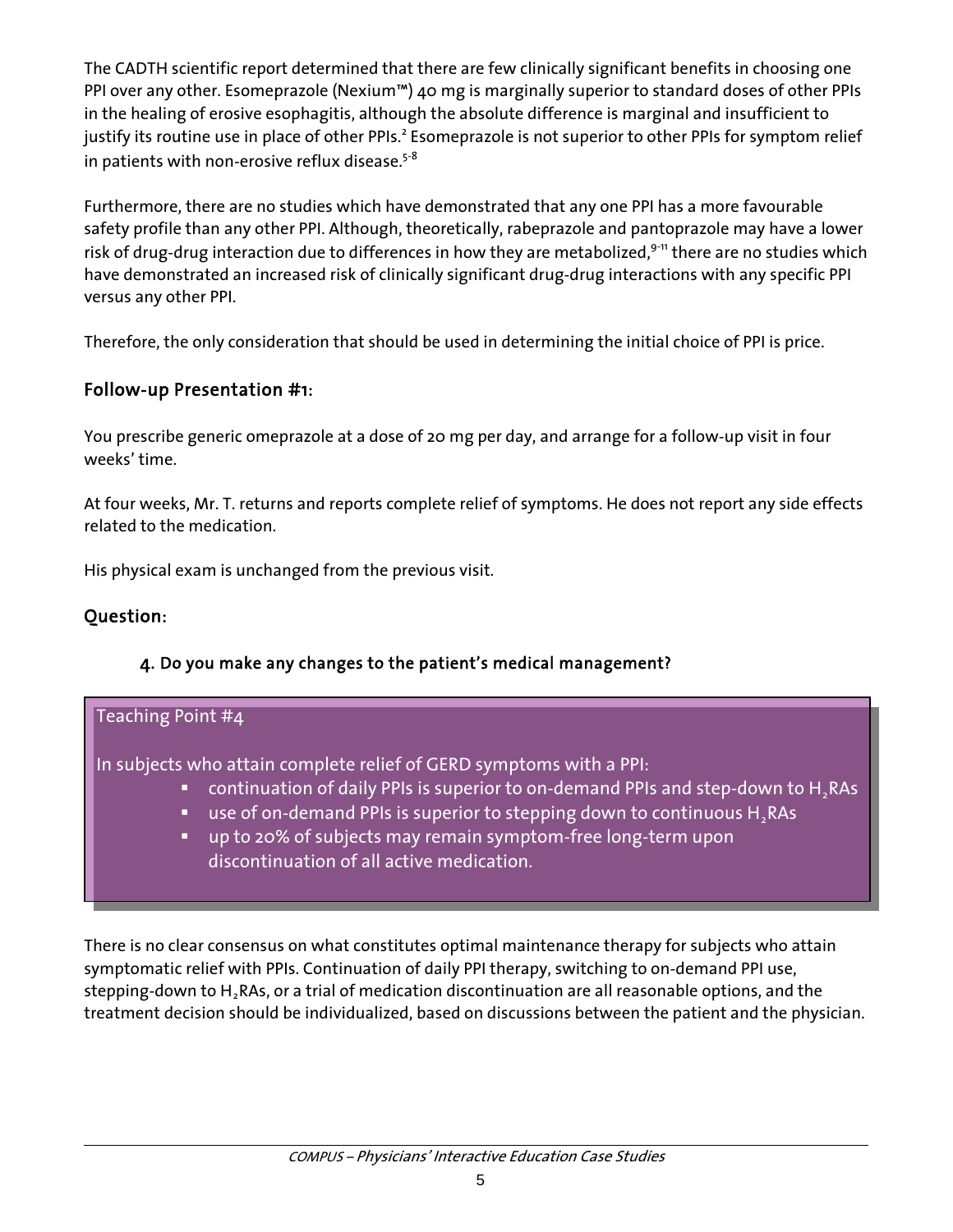## Follow-up Presentation #2:

You decide to continue therapy with omeprazole 20 mg once daily. Four months later, Mr. T. returns to your clinic complaining of worsening heartburn over the past month. He claims to have been compliant with medical therapy as prescribed. He still does not report any alarm symptoms.

His physical examination remains unchanged.

## Question:

### 5. Would you recommend any changes to his management at this time?

## Teaching Point #5

For patients who remain symptomatic on a standard dose of PPIs, options include:

- increasing the dose of the PPI
- switching to a different PPI maintaining the status quo.

There is a single study in which persons with GERD symptoms who did not respond to a standard dose of PPI (omeprazole 20 mg daily) after four weeks of therapy were randomized to either continuing omeprazole 20 mg daily or increasing to 40 mg of omeprazole daily. This study demonstrated a statistically significant benefit to the increased PPI dose regarding healing of esophagitis (64% versus 45%, p=0.02), and heartburn relief (72% versus 60%, p<0.002).<sup>12</sup>

There has been a single study where patients who remained symptomatic on a standard dose of PPI (lansoprazole 30 mg) either had the dose of lansoprazole doubled to 60 mg daily or were switched to a different double-dose PPI (omeprazole 40 mg daily). This study showed no significant difference in symptom relief between the two double-dose regimens.<sup>13</sup> However, there are no published studies where switching to a different PPI (at either standard or double dose) has been compared to maintaining the status quo in patients with persistent symptoms following a trial of initial standard-dose PPI therapy.

In this situation, there is relatively limited evidence regarding the optimal strategy for Mr. T. Either doubling the dose of omeprazole to 40 mg daily or switching to another standard dose of a PPI could be tried. As switching to a standard dose of another PPI is generally less expensive than doubling the dose of the original PPI, this would be the preferred option if cost was a primary consideration.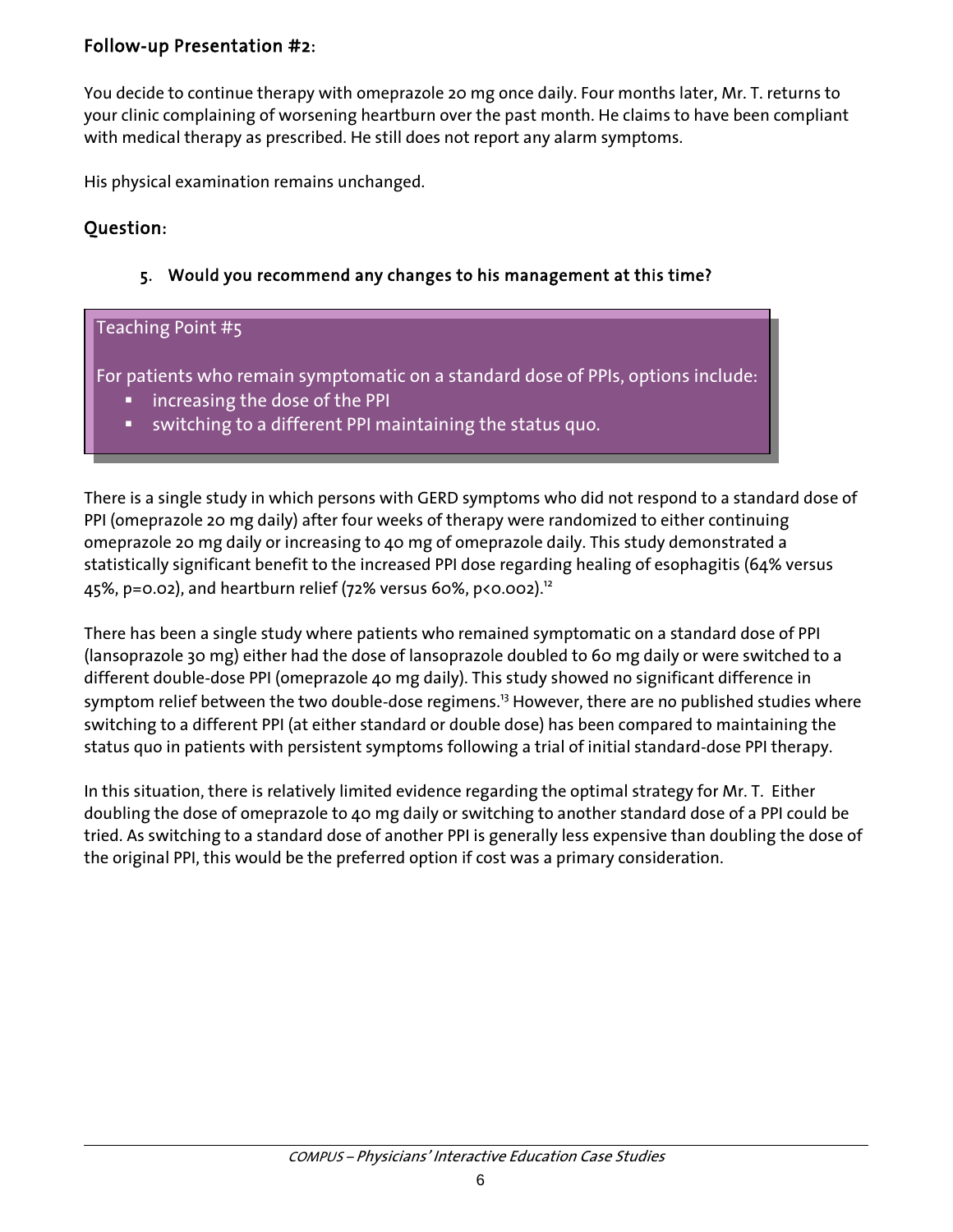### Prevention and Treatment of Peptic Ulcer Disease

#### History:

- 57-year-old female
- **Presents with three-month history of difficult ambulating secondary-to-left knee pain**
- **Pain worsens with activity, improves with rest**
- Had been using extra-strength acetaminophen (500 mg tablets) with minimal relief
- You had seen her in the clinic two months ago, where you performed the following investigations:
	- CBC, chemistry panel, renal function, ESR: all normal
	- X-ray left knee:
		- ο asymetrical joint-space narrowing, subchondral osteosclerosis
		- ο consistent with osteoarthritis
- At that time, you had recommended using acetaminophen 1g four times daily, and scheduled a follow-up for today
- Today, she reports only minimal improvement in pain and mobility
- Aside from her knee symptoms, she has no other complaints
- No history of reflux or ulcers
- Non-smoker; no alcohol

## Current Medications, Including Over-the-counter and Herbal Medications:

- Acetaminophen 1g four times daily
- Physical Exam:
- **Patient appears generally well**
- **BP 118/64 pulse 72**
- **No conjunctival pallor**
- **EXTED Cardiorespiratory and abdominal exam normal**
- **Left knee:** 
	- No evidence of effusion, no redness/warmth
	- Decreased active and passive ROM in flexion secondary to pain
	- No obvious deformity
- Remainder of exam unremarkable

You have decided to initiate therapy with daily non-steroidal anti-inflammatory drug (NSAID).

## Questions:

## 1) Does this person require gastroprotection? If yes, which agent would you recommend?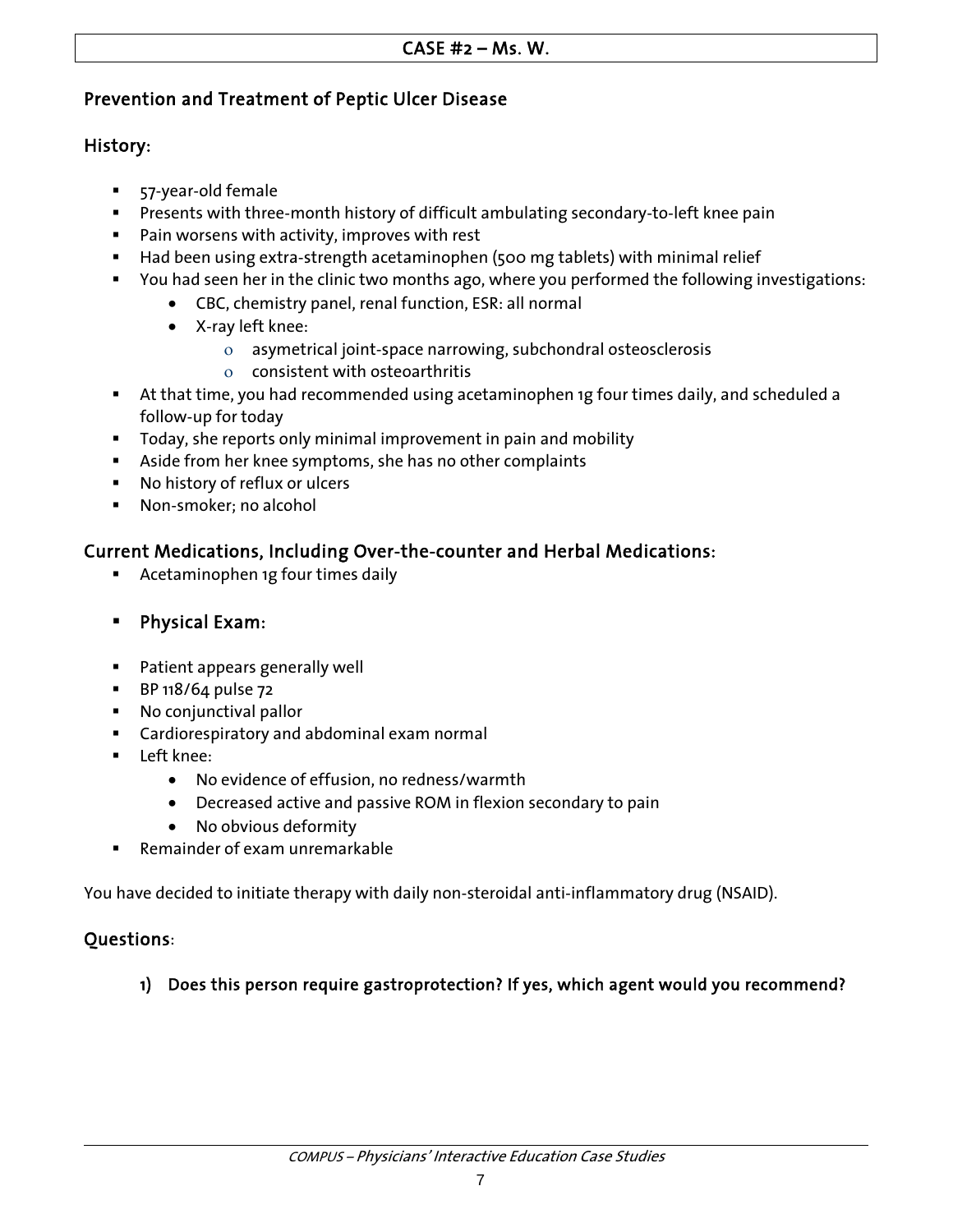Patients requiring NSAID therapy who do not have risk factors for gastrointestinal complications of NSAID therapy do not require supplemental gastroprotection (with a PPI, COX-2 inhibitor, or misoprostol).

Having a history of a previous ulcer or previous upper gastrointestinal ulcer complication (bleeding, perforation, obstruction) are the most important risk factors for development of a future NSAID-related complication.

Other risk factors for NSAID-induced gastrointestinal complications include:<sup>14</sup>

- high-dose NSAIDs
- concomitant therapy with:
	- o systemic corticosteroids
	- o anticoagulants (warfarin, heparin)
- **i** increased age (>60 years)
- severe medical co-morbidity.

There are no clear recommendations on whether or not patients should be assessed for Helicobacter pylori (H. pilori) and treated if present in low-risk asymptomatic patients about to initiate chronic NSAID therapy.

The annual incidence of gastrointestinal complications in NSAID users is 1% to  $4\%$ ,<sup>15</sup> although the probability of such complications is quite low  $(-1%)$  in patients without risk factors.<sup>16</sup> It has been repeatedly demonstrated that the routine use of gastroprotective strategies (including co-prescription of misoprostol, or the use of a COX-2 selective NSAID) in this subset of patients is not cost-effective, and thus should not be routinely recommended.<sup>16-18</sup>

In patients who are asymptomatic and have no previous history of dyspepsia or peptic ulcer disease, testing and treatment of H. pylori is not recommended prior to initiation of NSAID therapy. While treatment of H. pylori has been shown to prevent the formation of asymptomatic ulcers in NSAID users  $(5.8\%$  in placebo arm versus 1.2% in patients treated with H. pylori eradication therapy, p<0.05),<sup>19</sup> there are no data to show it is effective in preventing NSAID-induced complications in patients without a previous history of ulcers. In the absence of definitive data to support pre-emptive eradication, and the low likelihood of NSAID-related complications in persons without other risk factors, routine testing and treating prior to NSAID therapy is not required.

## Follow-up Presentation #1:

Two years later, Mrs. W. has been admitted to hospital with an acute, upper gastrointestinal bleed, and you are her admitting physician. She had been using naproxen 500 mg twice daily, chronically over the past two years, with adequate control of her symptoms of osteoarthritis. She was not using any other medications on presentation, and has not developed any other medical illnesses since you last evaluated her in the clinic.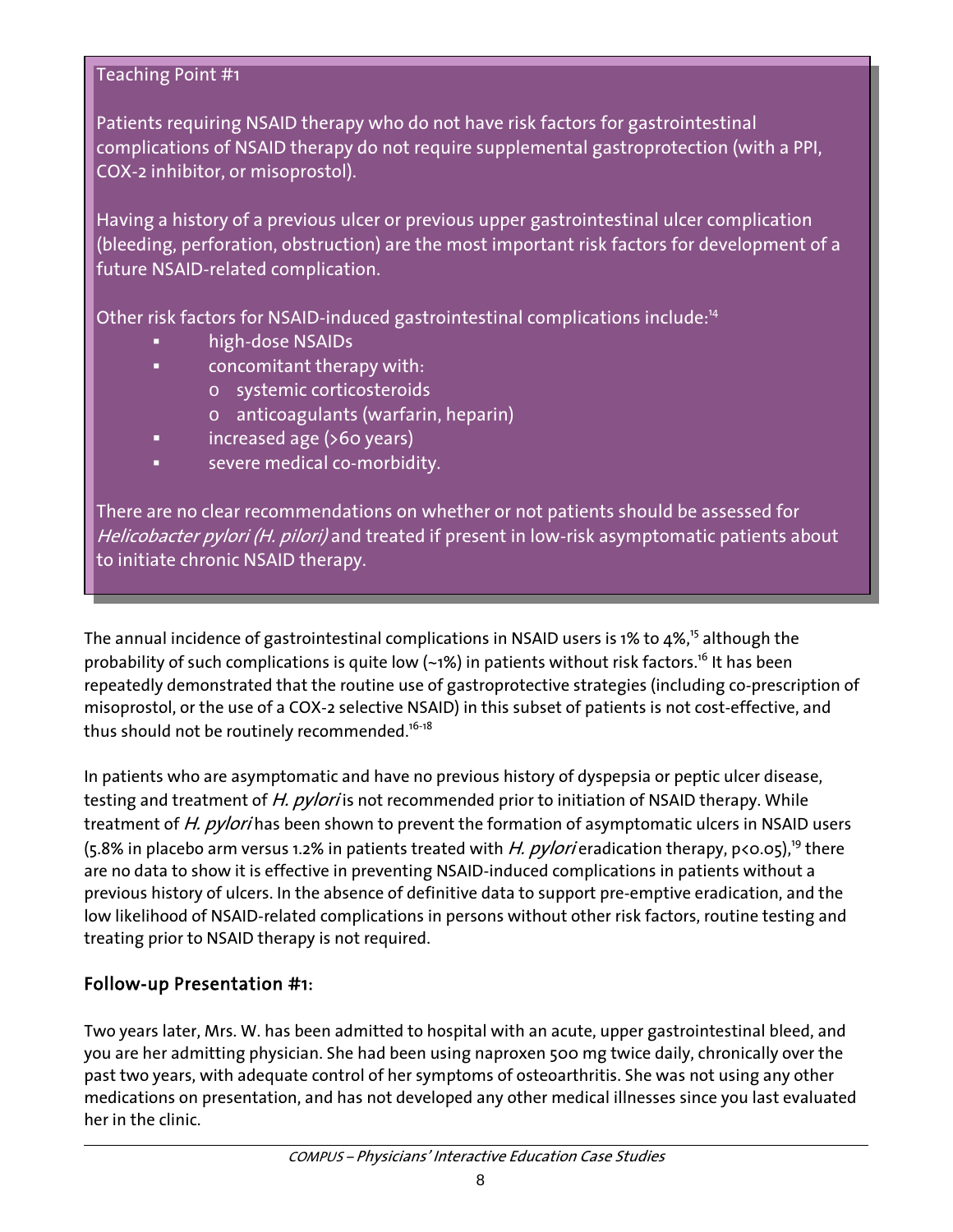She has already been in the hospital for three days, and the bleeding has ceased. A gastroscopy performed on admission revealed the presence of a duodenal ulcer with a non-bleeding visible vessel. It was treated endoscopically with placement of a hemostatic clip.

Since the endoscopy, Mrs. W. has been using intravenous pantoprazole (80 mg bolus, then 8 mg per hour for the next 72 hours). She has had no evidence of recurrent bleeding, and is tolerating oral feeds. Her pantoprazole infusion is now complete.

A biopsy taken by the gastroenterologist from the gastric antrum does not reveal the presence of H. pylori.

## Question:

## 2) What would you recommend for continued therapy of the ulcer?

## Teaching Point #2

An eight-week course of PPI therapy is more effective in the healing of NSAID-induced peptic ulcers than are H<sub>2</sub>-receptor antagonists and misoprostol, even if NSAIDs are continued.

There is no difference in the healing rate of ulcer disease between the different PPIs.

Double-dose PPIs are no more effective than standard doses of PPIs for healing peptic ulcers.

In this situation, one should use a standard dose of the lowest-cost PPI to promote healing of the established duodenal ulcer.

There is evidence that PPIs are more effective than both standard doses of H<sub>2</sub>RAs and misoprostol 800 μg/d in healing NSAID-induced peptic ulcers, and are standard therapy for patients with documented peptic ulcer disease.<sup>20,21</sup>

According to the recent CADTH report, there are no significant differences among the PPIs in the healing rates of peptic ulcer disease, although there have been no direct comparisons between PPIs.<sup>2</sup> Therefore, the decision to use a PPI in the healing of peptic ulcer disease should be based primarily on price.

Also, double doses of PPIs are not more effective than standard doses of PPIs in healing peptic ulcers in large randomized clinical trials.<sup>20-24</sup> In the absence of evidence, the use of double dose PPIs for the healing of established peptic ulcer disease is not recommended.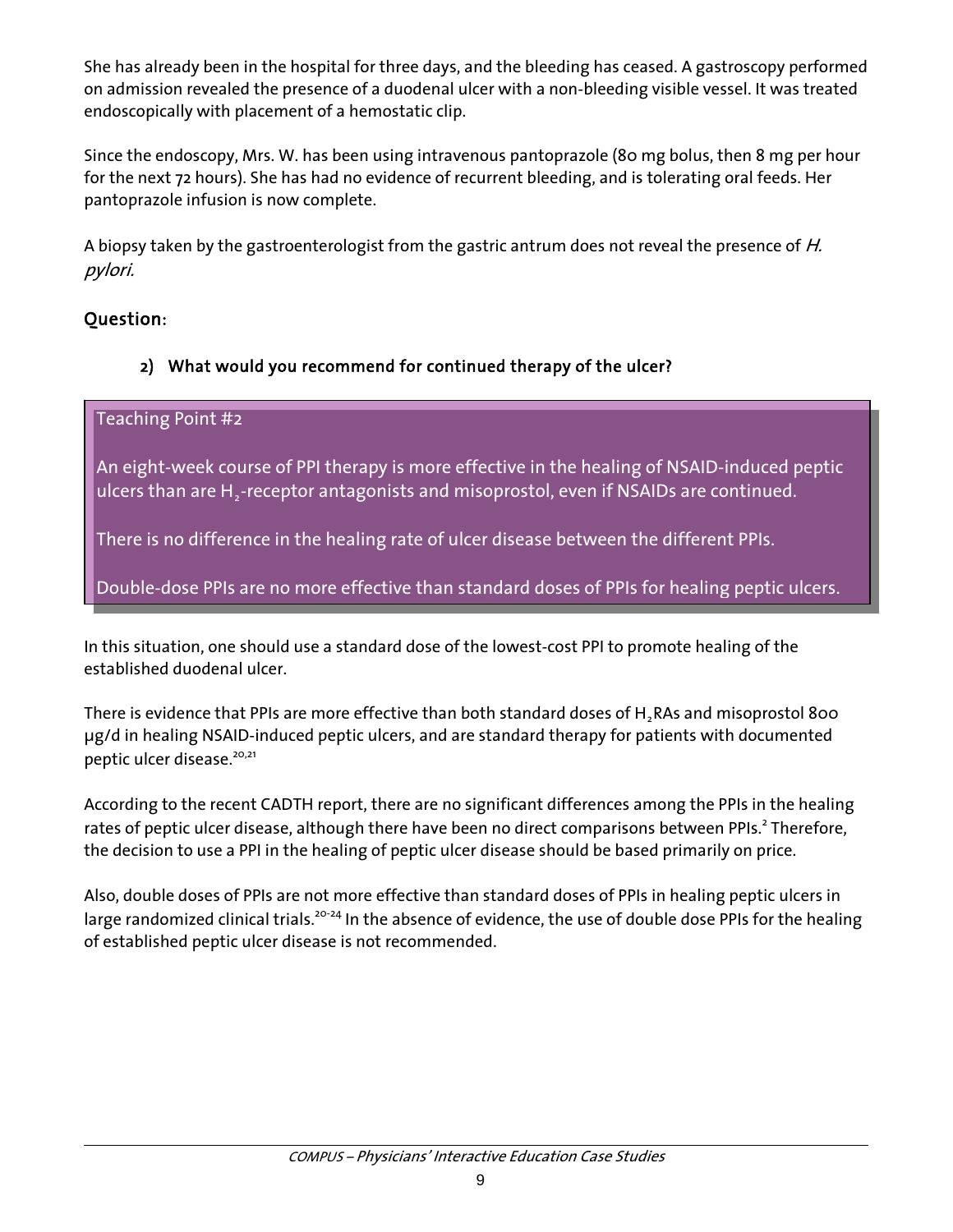## Follow-up Presentation #2:

You are now seeing Ms. W. in the clinic, eight weeks following her discharge from hospital. She has had no symptoms or signs of recurrent gastrointestinal bleeding, and does not have any ongoing gastrointestinal symptoms. She continues to use omeprazole 20 mg per day.

Since her admission, she has abstained from using NSAIDs, but has again developed severe left-knee pain and decreased mobility. She has been using acetaminophen 1g four times daily, but does not find that this adequately relieves her symptoms.

## Question:

## 3) Can this patient be prescribed an NSAID again?

## Teaching Point #3

The risk of recurrent gastrointestinal complications with NSAID therapy in a person with a history of gastrointestinal bleeding is very high (15% to 20% per year).<sup>25</sup>

Both COX-2 inhibitors and co-prescription of a standard-dose PPI may reduce the risk of recurrent NSAID-related gastrointestinal complications, but the risk of recurrent complications is still significantly elevated ( $3\%$  to 6% per year).<sup>26,27</sup>

There is some evidence that the combination of COX-2 inhibitors and PPIs is superior to COX-2 therapy alone, but it is insufficient to make this recommendation routinely.<sup>28</sup>

Overall, NSAID use should be avoided in any subject with a history of NSAID-related gastrointestinal complications, and other pharmacologic, non-pharmacologic, and surgical analgesic options should be considered. If an NSAID must be used, the combination of PPIs and a COX-2 inhibitor is preferred.

If NSAID therapy is not re-initiated, there is no further need for PPI therapy following an eightweek course of PPIs, and it may be safely discontinued.

In patients with a recent history of gastrointestinal bleeding who continued NSAID therapy and were also H. *pylori* positive, PPI therapy without H. *pylori* eradication was superior to H. *pylori* eradication alone (recurrent bleeding at six months:  $4.4\%$  versus 18.8%, p=0.005).<sup>25</sup>

In two studies of H. pylori-negative subjects with a recent NSAID- related upper gastrointestinal bleed, there was no difference between use of a traditional NSAID with a PPI and the use of a COX-2 inhibitor, with recurrent bleeding rates varying from 3% to 6%.<sup>26,27</sup>

There is a single randomized trial comparing therapy with a COX-2 inhibitor alone, and a COX-2 inhibitor and PPI in combination in which no subject who received both a COX-2 inhibitor and a PPI developed recurrent bleeding at one year. In contrast, 8.9% of those using the COX-2 inhibitor alone had recurrent bleeding.<sup>28</sup>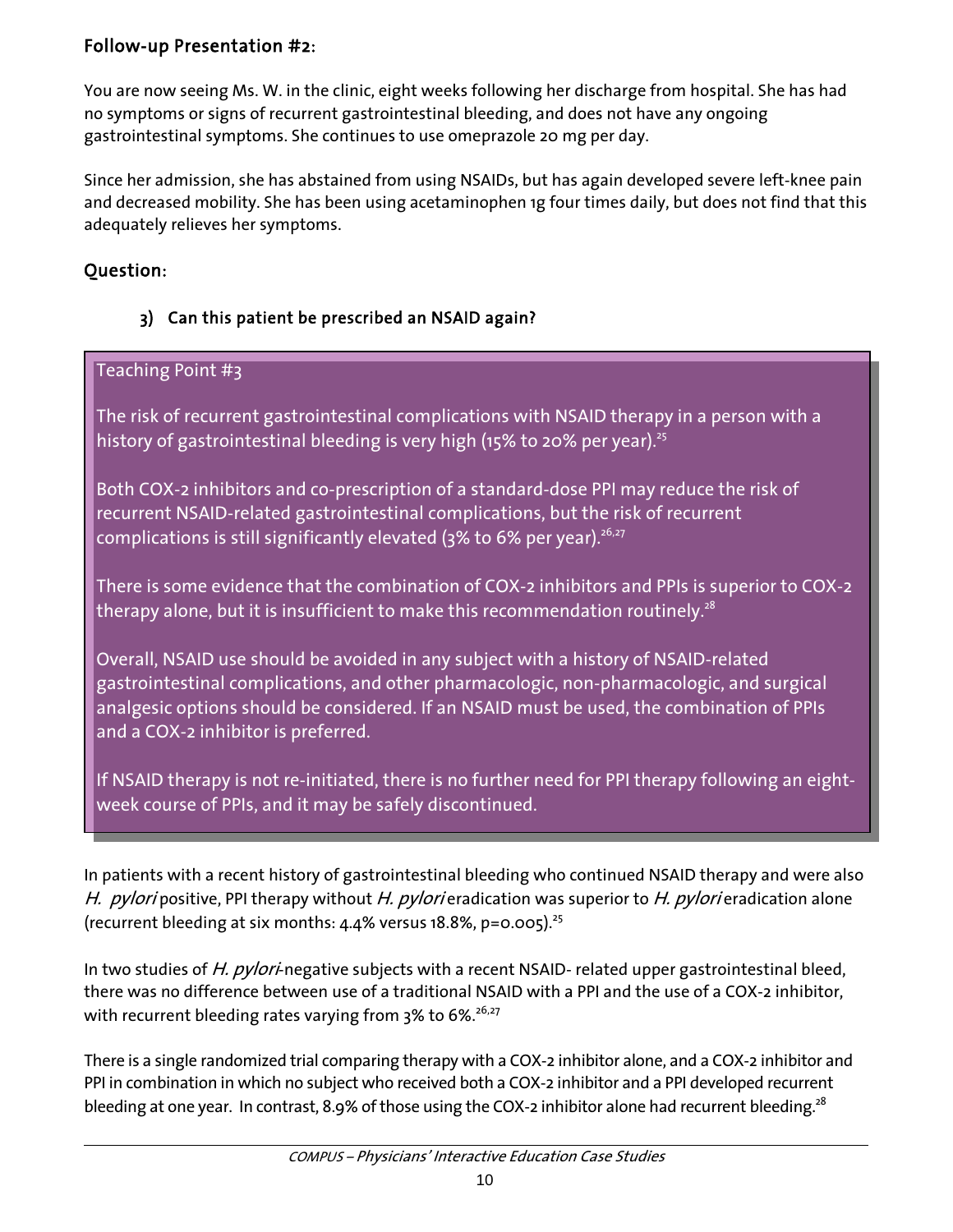## Management of Dyspepsia

## History:

- 26-year-old female with past history of depression
- Complains of intermittent pain in the upper abdomen, which has been occurring over the last six months
- **Pain generally occurs two to three times per week after eating**
- Pain occasionally radiates to the sides, lasts 30 to 60 minutes, then eases off gradually
- Pain is not associated with activity, body position, time of day, or menstrual cycle
- **Patient cannot describe any exacerbating or mitigating factors**
- Occasional nausea, no vomiting, no heartburn
- No alteration in bowel habits, no melena or hematochezia
- **Has gained approximately 10 lbs in the last six months**
- Review of systems otherwise normal
- **Non-smoker; no alcohol**

## Current Medications, Including Over-the-counter and Herbal Medications:

Alesse 21 (for three years), citalopram 20 mg daily (for three years)

### Physical Exam:

- BP 126/80, pulse 92 bpm, weight 87.0 kg
- No conjunctival pallor, normal thyroid, no cervical lymphadenopathy
- **EXEC** Cardiorespiratory exam N
- Moderate tenderness to palpation in the epigastrium, no masses, no palpable organomegaly
- Remainder of exam within normal limits

## Investigations:

- CBC normal; chemistry panel, liver enzymes, renal function normal
- Celiac antibody panel (anti-endomysial antibody/tissue transglutaminase antibody) negative

## Questions:

- 1) Are any further investigations required at this time?
- 2) What are the treatment options?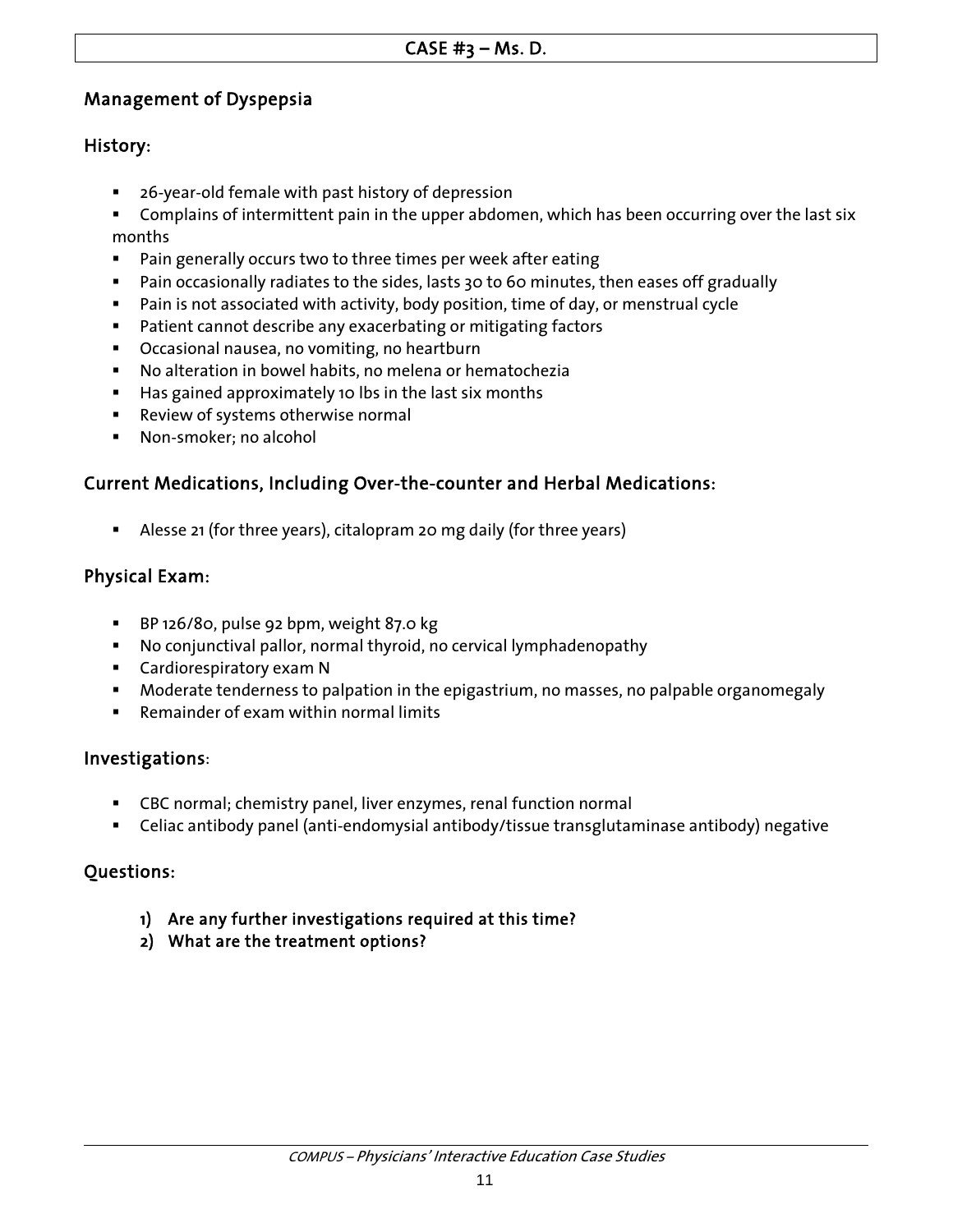Patients with dyspepsia under age 50 and without "alarm" signs (evidence of GI bleeding, iron deficiency, family history of gastric cancer, weight loss, or intractable vomiting) do not require any further diagnostic testing, including endoscopic procedures or radiographic imaging.<sup>29</sup>

Management strategy based on initial (prompt) endoscopy does not produce better outcomes (e.g., improvement of symptoms, failure of treatment strategy, quality of life) than empirical PPI therapy in patients with uninvestigated dyspepsia.

If NSAID therapy is not re-initiated, there is no further need for PPI therapy following an eightweek course of PPIs, and it may be safely discontinued.

The overwhelming majority of subjects with chronic dyspepsia will have one of three diagnoses: peptic ulcer disease, gastroesophageal reflux disease, or functional (non-ulcer) dyspepsia.<sup>30,31</sup> The rate of malignancy in a person under the age of 45 without alarm symptoms is approximately 0.1% – a rate sufficiently low to justify not routinely ordering diagnostic evaluation. $32$ 

There is also evidence from a single trial where early endoscopy did not lead to improved symptoms and quality of life in patients with dyspepsia.<sup>33</sup>

Other diagnostic possibilities include biliary pain, chronic pancreatitis, and abdominal wall or myofascial pain. A diagnostic abdominal ultrasound should be considered in a patient with classical biliary colic, but is otherwise not necessary.<sup>34</sup>

| <b>Teaching Point #2</b>                                                                     |
|----------------------------------------------------------------------------------------------|
| Treatment options for a patient with uninvestigated dyspepsia in the non-NSAID user include: |

- testing for *H. pylori* and treating, if positive ("test and treat")
- a trial of H<sub>2</sub>-receptor antagonists
- a trial of PPIs.

 There is no clear consensus on the optimal initial management of patients with non-heartburn dominant, uninvestigated dyspepsia. "Test-and-treat" tends to be favoured as the first approach in most circumstances because it has definitive circumscribed treatment for persons with peptic ulcer disease and may eliminate symptoms in a small proportion of subjects with functional dyspepsia. This is supported by the CADET-HP trial in which H. pylori-positive subjects with uninvestigated dyspepsia treated with eradication therapy had an absolute increase of 14% in the rate of successful treatment as compared to those H. pylori-positive subjects with uninvestigated dyspepsia treated empirically with a PPI.<sup>35</sup> Presumably, this effect was due to the healing of underlying peptic ulcer disease. However, if a patient is diagnosed with functional dyspepsia on the basis of a normal upper endoscopy, the value of H. pylori eradication is lessened. In a meta-analysis of subjects with functional dyspepsia, eradication of H. pyloriwas associated with a 7% increase in the absolute likelihood of developing symptom relief when compared to placebo.<sup>36</sup>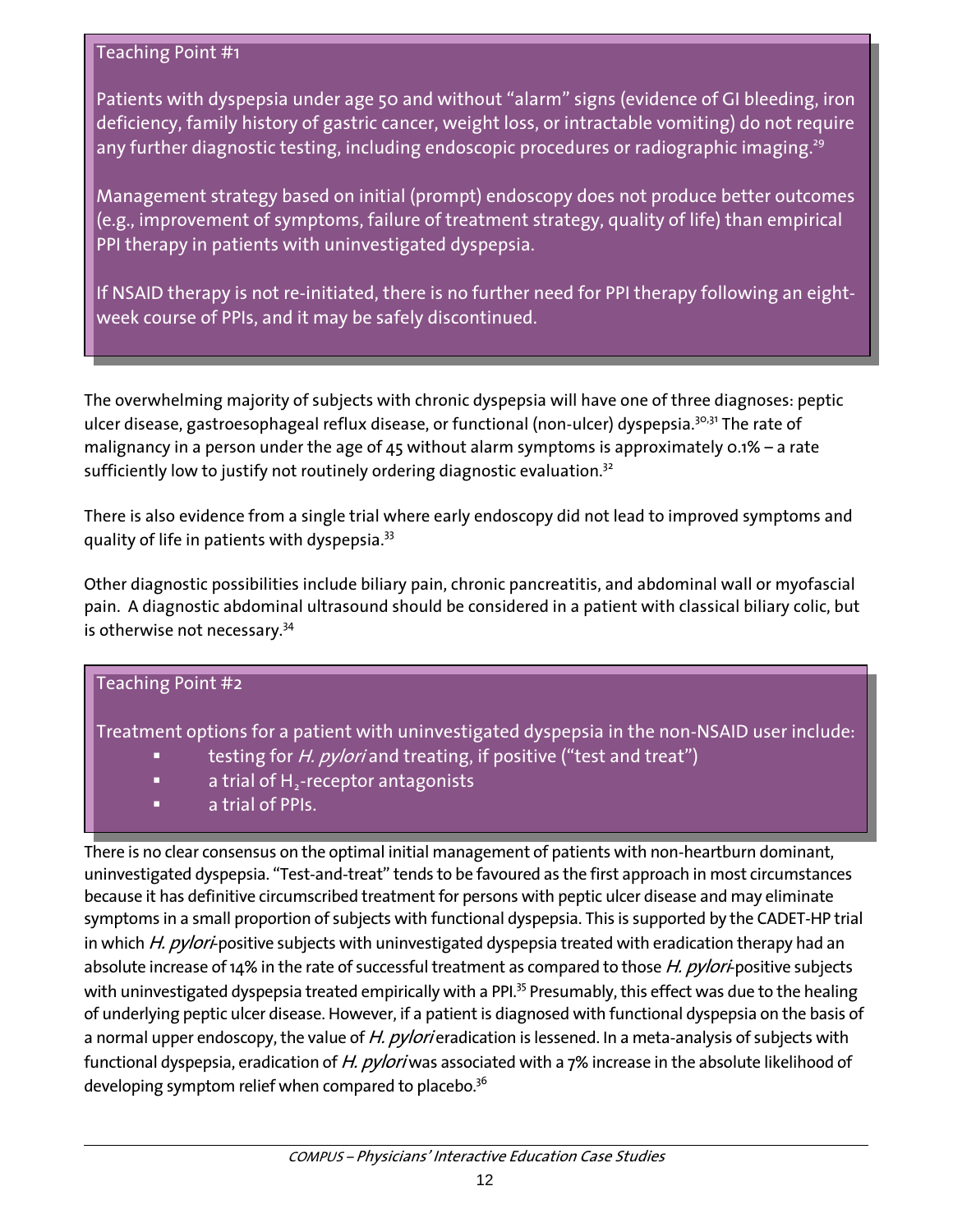If the patient tests negative for H. pylori or does not have improvement of symptoms with documented eradication of H. pylori, one can consider a four- to eight-week course of medical therapy. There is evidence that PPIs and  $H_2$ -receptor antagonists are both superior to placebo in relieving symptoms of dyspepsia.<sup>37,38</sup> However, there are few well-performed direct comparisons between the different pharmacologic management strategies. Furthermore, subjects with dyspepsia tend to be less responsive to medical therapy in general than subjects with heartburn-predominant symptoms, with the therapeutic gain over placebo being 15% to 20% when comparing PPIs to placebo.<sup>37,39</sup>

According to the CADTH report, one study (the CADET-HP trial) demonstrated that PPIs were superior to H<sub>2</sub>RAs at four weeks in relieving dyspeptic symptoms (51% versus 36% with no or minimal pain at four weeks, p=0.01). However, when patients with accompanying heartburn were excluded, there was no significant difference between the treatment arms.<sup>39</sup>

In this case, Ms. D. can be tested for H. pylori infection and treated if positive. If she is H. pylori-negative, or symptoms persist after eradication of the infection, initiation of therapy with the least expensive therapy (i.e.,  $H_2$ -receptor antagonists) would be a reasonable option given the lack of definitive evidence of superiority between the pharmacologic strategies. Step-up to PPIs could be considered if there was inadequate relief of symptoms on  $H_2RAs$ .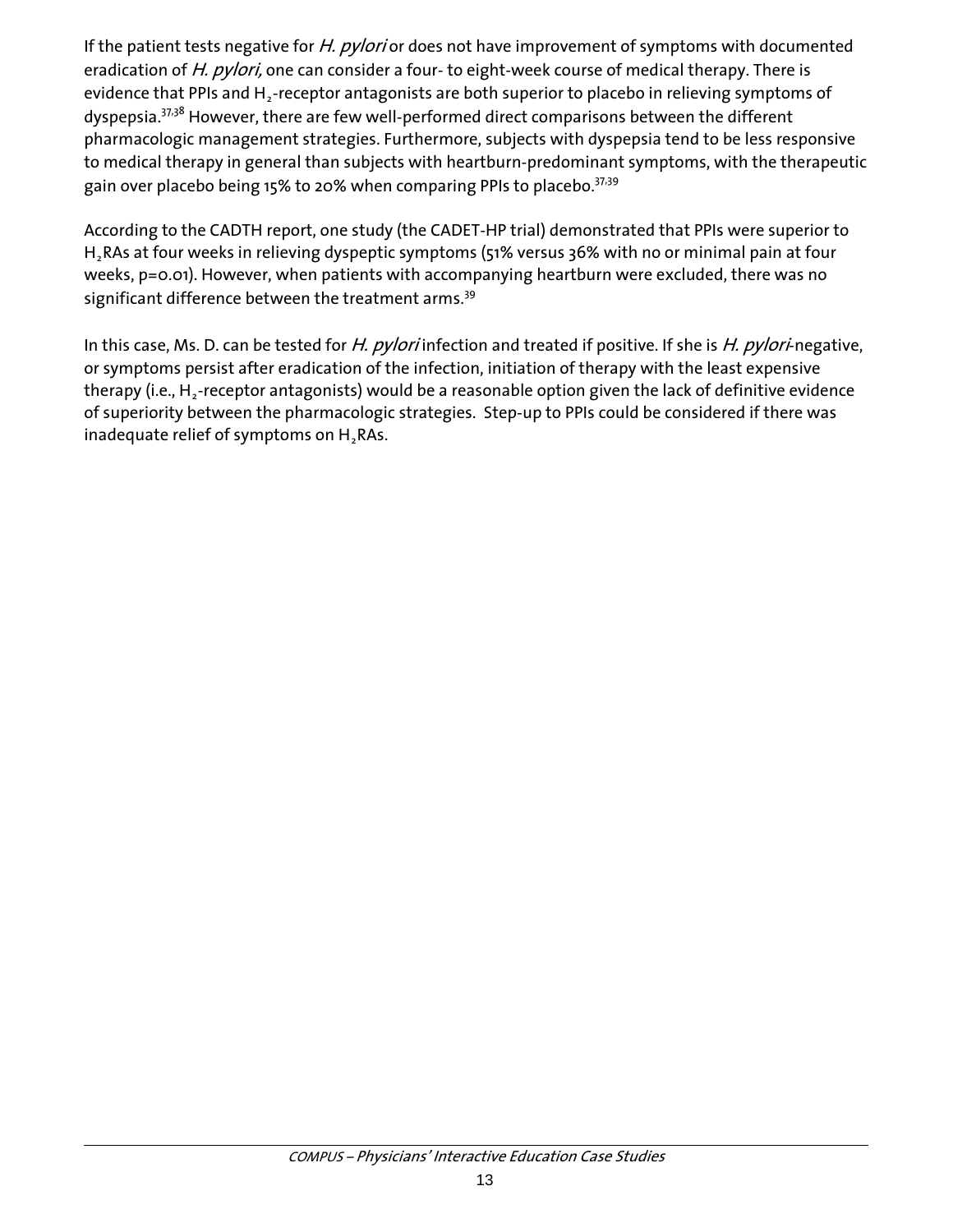## Management of ASA-related Gastrointestinal Bleeding

## History:

- 61-year-old male, past history of:
	- o myocardial infarction in 2004, followed by triple coronary artery bypass graft (CABG)
	- o hypertension
	- o type 2 diabetes
	- o hypercholesterolemia
- Medications include:
	- o ASA 81mg daily
	- o metoprolol 50 mg twice daily
	- o atorvastatin 40 mg daily
	- o ramipril 10 mg daily
- Patient is currently in hospital, he presented to hospital three days ago with a one day history of melena
- On presentation:
	- o patient is alert and not distressed
	- o BP 134/63 HR 95
	- o abdominal exam unremarkable
	- o digital rectal exam: no masses, +++melena
- Labs:
	- o Hgb 112 MCV 86.3
	- o INR 1.1, platelets 384
	- o Electrolytes, renal function, liver enzymes all normal
- **Upper endoscopy revealed multiple, clean-based duodenal ulcers**
- Rapid urease testing of gastric biopsies for  $H.$  pylori are negative
- **ASA** is being held
- Started on rabeprazole 20 mg by mouth daily

## Questions:

Assuming Mr. R. requires ongoing anti-platelet therapy for secondary prophylaxis of cardiovascular disease:

- 1. Should clopidogrel be used in place of aspirin?
- 2. If he were H. pylori positive, would H. pylori be sufficient to prevent recurrent gastrointestinal bleeding?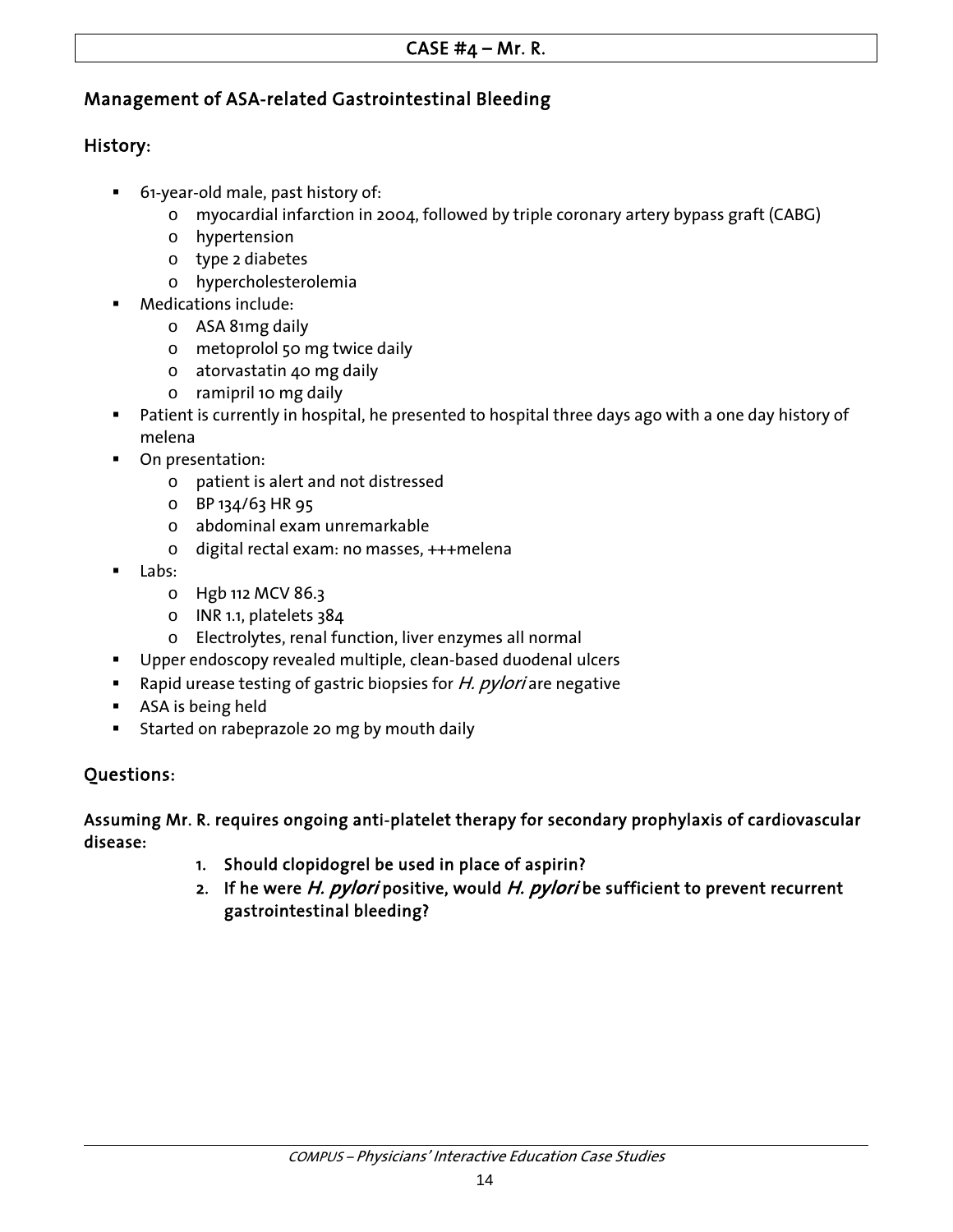In patients with a recent history of upper gastrointestinal bleeding, the combination of lowdose aspirin and a PPI is superior to clopidogrel in preventing recurrent upper gastrointestinal bleeding.

Until recently, clopidogrel was often recommended as a substitute for aspirin in persons who developed upper gastrointestinal bleeding while using aspirin for prevention of cardiovascular disease and its complications. However, two recently performed comparisons of clopidogrel and the combination of lowdose aspirin and a PPI proved that the ASA/PPI combination was more efficacious in preventing recurrent gastrointestinal bleeding (8.6% versus 0.7% in clopidogrel versus ASA/esomeprazole-treated subjects at 12 months in one study, $^{4\circ}$  and 13.6% versus 0% with the same treatments at 52 weeks in another). $^{41}$ Therefore, the substitution of clopidogrel for aspirin in this setting is not recommended.

There are currently no direct comparisons of low-dose aspirin + PPI and clopidogrel + PPI.

### Teaching Point #2:

Data regarding the role of H. pylori eradication in the prevention of ASA-related gastrointestinal bleeding are conflicting. Co-prescription of a PPI is at least as good as, and possibly superior to, one-time H. pylori eradication in patients requiring ongoing aspirin therapy following an upper gastrointestinal bleeding event.

There have been two similar trials in the medical literature assessing the efficacy of *H. pylori* eradication and continuous PPI therapy in patients with a history of ASA-related upper gastrointestinal bleeding requiring ongoing ASA use.

In one trial, there was not a statistically significant difference in the rate of recurrent bleeding at six months between H. pylori-positive subjects given H. pylori eradication therapy alone, or continuous PPI therapy alone (bleeding rates were 1.9% versus 0.9%, respectively).<sup>25</sup> However, a similar trial comparing continuous PPI therapy versus placebo in H. pylori-positive subjects successfully treated for the infection reported a dramatically different rate of recurrent hemorrhage in the arm treated with H. pylori eradication alone (14.8%).<sup>42</sup> There is no clear explanation as to why these trials reached such drastically different conclusions. Given these results, it is likely preferable to co-prescribe PPIs in patients requiring ongoing ASA therapy following an ASA-related gastrointestinal bleeding episode, regardless of whether or not H. pylori is eradicated.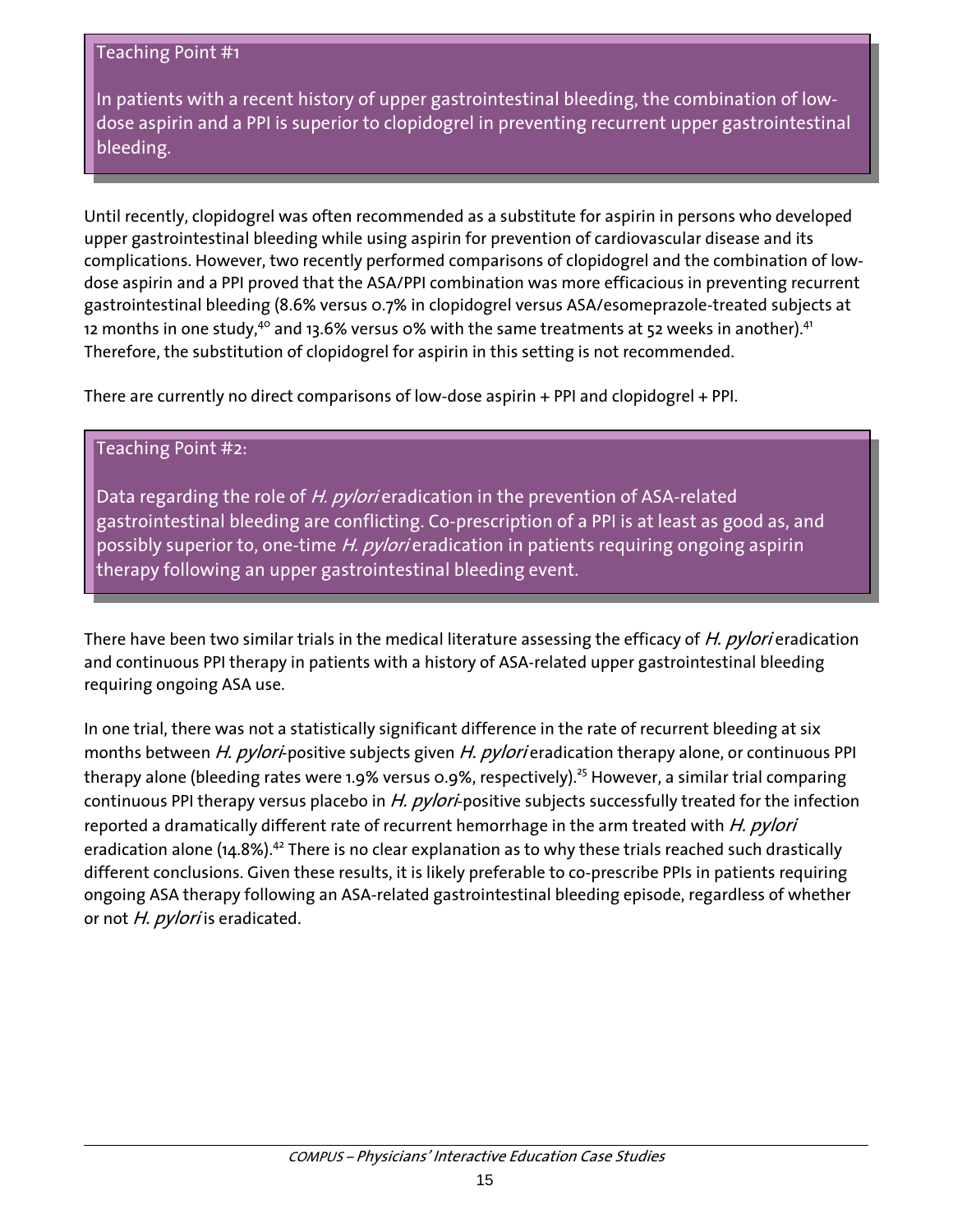## References

- 1. Armstrong D, Marshall JK, Chiba N, Enns R, Fallone CA, Fass R, et al. Canadian consensus conference on the management of gastroesophageal reflux disease in adults: update 2004. Can J Gastroenterol 2005;19(1):15-35.
- 2. Canadian Agency for Drugs and Technologies in Health. Evidence for PPI use in gastroesophageal reflux disease, dyspepsia and peptic ulcer disease: scientific report. Optimal Therapy Report - COMPUS 2007;1(2). Available: <http://www.cadth.ca/index.php/en/compus/current-topics/ppis>(accessed 2007 Mar 28).
- 3. Armstrong D, Veldhuyzen van Zanten SJ, Barkun AN, Chiba N, Thomson AB, Smyth S, et al. Heartburn-dominant, uninvestigated dyspepsia: a comparison of 'PPI-start' and 'H2-RAstart' management strategies in primary care: the CADET-HR study. Aliment Pharmacol Ther 2005;21(10):1189-202.
- 4. Canadian Agency for Drugs and Technologies in Health. Economic models and conclusions for the treatment of dyspepsia, gastroesophageal reflux disease-related heartburn and the prevention of non-steroidal anti-inflammatory drug induced gastrointestinal complications. Optimal Therapy Report - COMPUS 2007;1(3). Available: <http://www.cadth.ca/index.php/en/compus/current-topics/ppis>(accessed 2007 Mar 28).
- 5. Mönnikes H, Pfaffenberger B, Gatz G, Hein J, Bardhan KD. Novel measurement of rapid treatment success with ReQuest™: first and sustained symptom relief as outcome parameters in patients with endoscopy-negative GERD receiving 20 mg pantoprazole or 20 mg esomeprazole. Digestion 2005;71(3):152-8.
- 6. Fock KM, Teo EK, Ang TL, Chua TS, Ng TM, Tan YL. Rabeprazole vs esomeprazole in nonerosive gastro-esophageal reflux disease: a randomized, double-blind study in urban Asia. World J Gastroenterol 2005;11(20):3091-8. Available: [http://www.wjgnet.com/1007-](http://www.wjgnet.com/1007-9327/abstract_en.asp?f=3091&v=11) [9327/abstract\\_en.asp?f=3091&v=11](http://www.wjgnet.com/1007-9327/abstract_en.asp?f=3091&v=11) (accessed 2006 Nov 28).
- 7. Armstrong D, Talley NJ, Lauritsen K, Moum B, Lind T, Tunturi-Hihnala H, et al. The role of acid suppression in patients with endoscopy-negative reflux disease: the effect of treatment with esomeprazole or omeprazole. Aliment Pharmacol Ther 2004;20(4):413-21.
- 8. Chey W, Huang B, Jackson RL. Lansoprazole and esomeprazole in symptomatic GERD: a double-blind, randomised, multicentre trial in 3000 patients confirms comparable symptom relief. Clin Drug Invest 2003;23(2):69-84.
- 9. Steinijans VW, Huber R, Hartmann M, Zech K, Bliesath H, Wurst W, et al. Lack of pantoprazole drug interactions in man: an updated review. Int J Clin Pharmacol Ther 1996;34(6):243-62.
- 10. Shirai N, Furuta T, Moriyama Y, Okochi H, Kobayashi K, Takashima M, et al. Effects of CYP2C19 genotypic differences in the metabolism of omeprazole and rabeprazole on intragastric pH. Aliment Pharmacol Ther 2001;15(12):1929-37.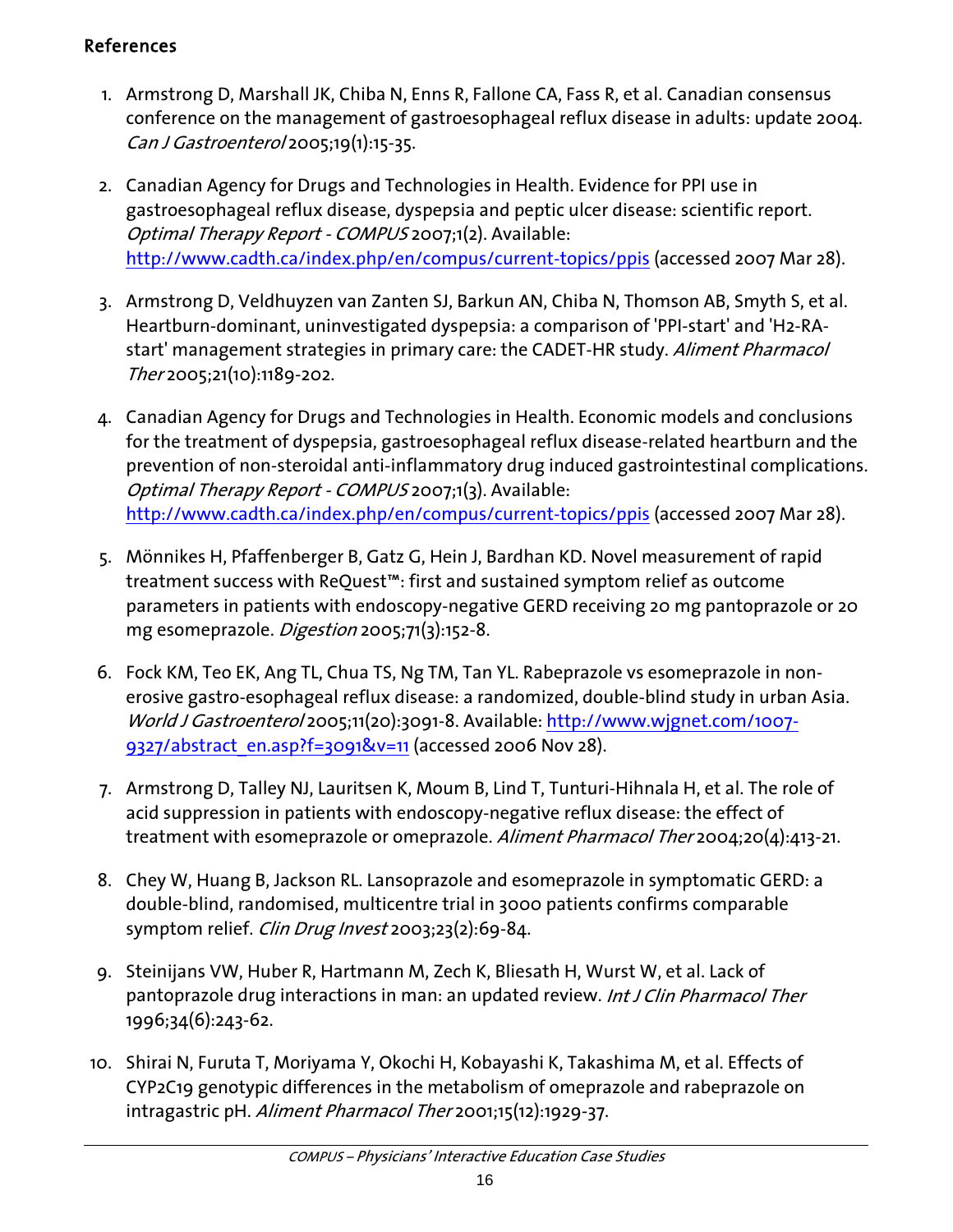- 11. Blume H, Donath F, Warnke A, Schug BS. Pharmacokinetic drug interaction profiles of proton pump inhibitors. Drug Saf 2006;29(9):769-84.
- 12. Bate CM, Booth SN, Crowe JP, Hepworth Jones B, Taylor MD, Richardson PD. Does 40 mg omeprazole daily offer additional benefit over 20 mg daily in patients requiring more than 4 weeks of treatment for symptomatic reflux oesophagitis? Aliment Pharmacol Ther 1993;7(5):501-7.
- 13. Fass R, Murthy U, Hayden CW, Malagon IB, Pulliam G, Wendel C, et al. Omeprazole 40 mg once a day is equally effective as lansoprazole 30 mg twice a day in symptom control of patients with gastro-oesophageal reflux disease (GERD) who are resistant to conventionaldose lansoprazole therapy: a prospective, randomized, multi-centre study. Aliment Pharmacol Ther 2000;14(12):1595-603.
- 14. Lanza FL. A guideline for the treatment and prevention of NSAID-induced ulcers. Members of the Ad Hoc Committee on Practice Parameters of the American College of Gastroenterology. Am J Gastroentero/1998;93(11):2037-46.
- 15. Hunt RH, Barkun AN, Baron D, Bombardier C, Bursey FR, Marshall JR, et al. Recommendations for the appropriate use of anti-inflammatory drugs in the era of the coxibs: defining the role of gastroprotective agents. Can J Gastroenterol 2002;16(4):231-40.
- 16. Maetzel A, Ferraz MB, Bombardier C. The cost-effectiveness of misoprostol in preventing serious gastrointestinal events associated with the use of nonsteroidal antiinflammatory drugs. Arthritis Rheum 1998;41(1):16-25.
- 17. Maetzel A, Krahn M, Naglie G. The cost effectiveness of rofecoxib and celecoxib in patients with osteoarthritis or rheumatoid arthritis. Arthritis Rheum 2003;49(3):283-92.
- 18. Spiegel BM, Targownik L, Dulai GS, Gralnek IM. The cost-effectiveness of cyclooxygenase-2 selective inhibitors in the management of chronic arthritis. Ann Intern Med 2003;138(10):795-806.
- 19. Labenz J, Blum AL, Bolten WW, Dragosics B, Rösch W, Stolte M, et al. Primary prevention of diclofenac associated ulcers and dyspepsia by omeprazole or triple therapy in Helicobacter pylori positive patients: a randomised, double blind, placebo controlled, clinical trial. Gut 2002;51(3):329-35.
- 20. Yeomans ND, Tulassay Z, Juhász L, Rácz I, Howard JM, van Rensburg CJ, et al. A comparison of omeprazole with ranitidine for ulcers associated with nonsteroidal antiinflammatory drugs. N Engl J Med 1998;338(11):719-26.
- 21. Hawkey CJ, Karrasch JA, Szczepanski L, Walker DG, Barkun A, Swannell AJ, et al. Omeprazole compared with misoprostol for ulcers associated with nonsteroidal antiinflammatory drugs. Omeprazole versus Misoprostol for NSAID-induced Ulcer Management (OMNIUM) Study Group. N Engl J Med 1998;338(11):727-34.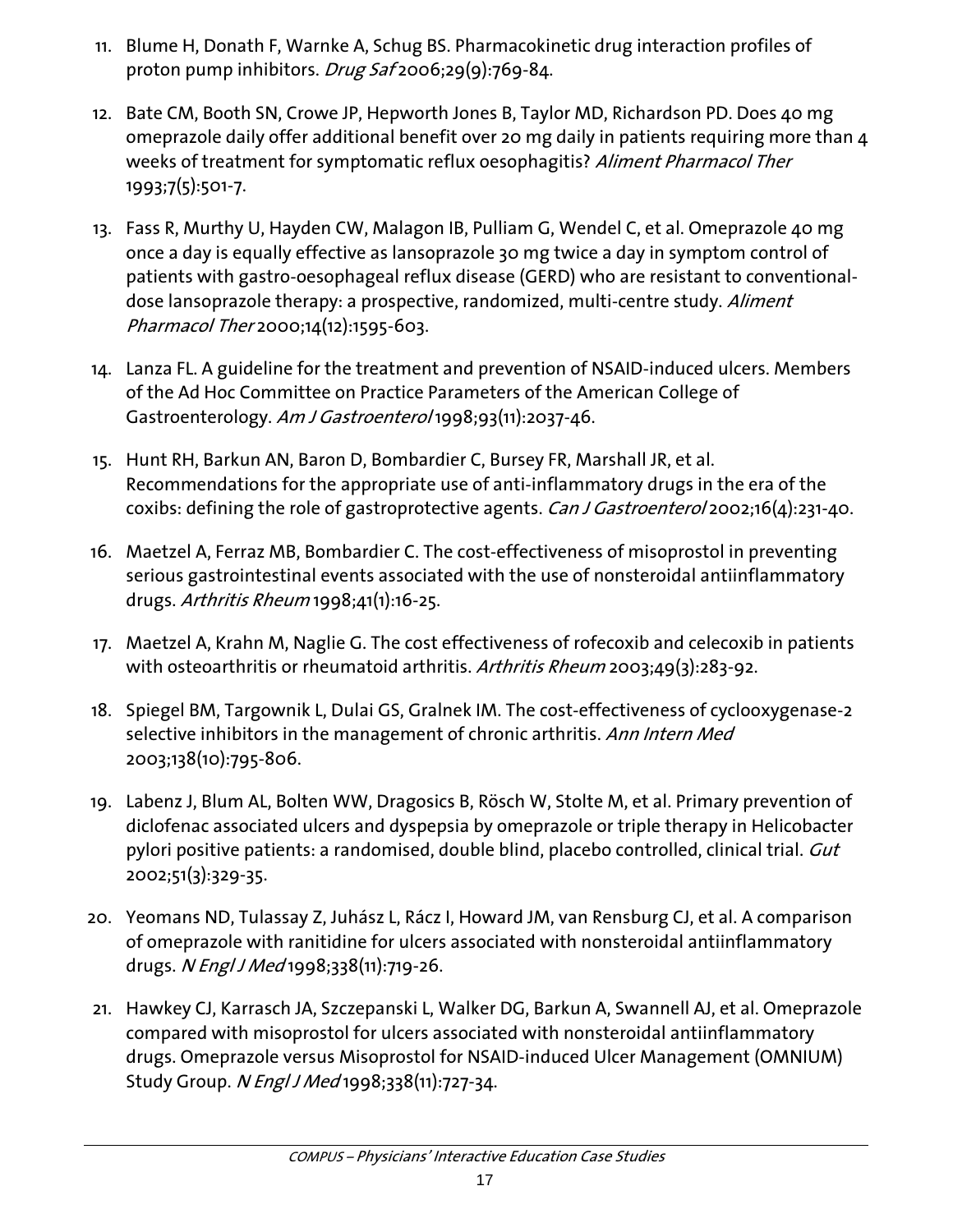- 22. Avner DL, Dorsch ER, Jennings DE, Greski-Rose PA. A comparison of three doses of lansoprazole (15, 30 and 60 mg) and placebo in the treatment of duodenal ulcer. The Lansoprazole Study Group. Aliment Pharmacol Ther 1995;9(5):521-8.
- 23. Avner DL, Movva R, Nelson KJ, McFarland M, Berry W, Erfling W. Comparison of once daily doses of lansoprazole (15, 30, and 60 mg) and placebo in patients with gastric ulcer. Am J Gastroenterol 1995;90(8):1289-94.
- 24. Muller P, Simon B, Khalil H, Lühmann R, Leucht U, Schneider A. Dose-range finding study with the proton pump inhibitor pantoprazole in acute duodenal ulcer patients. Z Gastroenterol 1992;30(11):771-5.
- 25. Chan FK, Chung SC, Suen BY, Lee YT, Leung WK, Leung VK, et al. Preventing recurrent upper gastrointestinal bleeding in patients with Helicobacter pylori infection who are taking lowdose aspirin or naproxen. N *Engl J Med* 2001;344(13):967-73.
- 26. Lai K, Chu K, Hui W, Wong BCY, Hu WHC, Wong W, et al. Celecoxib compared with lansoprazole and naproxen to prevent gastrointestinal ulcer complications. Am J Med 2005;118(11):1271-8.
- 27. Chan FK, Hung LC, Suen BY, Wu JC, Lee KC, Leung VK, et al. Celecoxib versus diclofenac and omeprazole in reducing the risk of recurrent ulcer bleeding in patients with arthritis. N Engl J Med 2002;347(26):2104-10.
- 28. Chan FK, Wong VW, Suen BY, Wu JC, Ching JY, Hung LC, et al. Combination of a cyclooxygenase-2 inhibitor and a proton-pump inhibitor for prevention of recurrent ulcer bleeding in patients at very high risk: a double-blind, randomised trial. Lancet 2007;369(9573):1621-6.
- 29. Veldhuyzen van Zanten SJ, Bradette M, Chiba N, et al. Evidence-based recommendations for short- and long-term management of uninvestigated dyspepsia in primary care: an update of the Canadian Dyspepsia Working Group (CanDys) clinical management tool. Can J Gastroenterol 2005;19(5):285-303.
- 30. Van Zanten VSJ, Flook N, Chiba N, Armstrong D, Barkun A, Bradette M, et al. An evidencebased approach to the management of uninvestigated dyspepsia in the era of Helicobacter pylori. CMAJ 2000;162(12 Suppl): S3-S23. Available: [http://www.cmaj.ca/cgi/content/full/162/12\\_suppl/s3](http://www.cmaj.ca/cgi/content/full/162/12_suppl/s3) (accessed 2007 Apr 9).
- 31. Thomson AB, Barkun AN, Armstrong D, Chiba N, White RJ, Daniels S, et al. The prevalence of clinically significant endoscopic findings in primary care patients with uninvestigated dyspepsia: the Canadian Adult Dyspepsia Empiric Treatment - Prompt Endoscopy (CADET-PE) study. Aliment Pharmacol Ther 2003;17(12):1481-91.
- 32. Breslin NP, Thomson AB, Bailey RJ, Blustein PK, Meddings J, Lalor E, et al. Gastric cancer and other endoscopic diagnoses in patients with benign dyspepsia. *Gut* 2000;46(1):93-7. Available: <http://gut.bmjjournals.com/cgi/content/full/46/1/93>(accessed 2007 May 24).